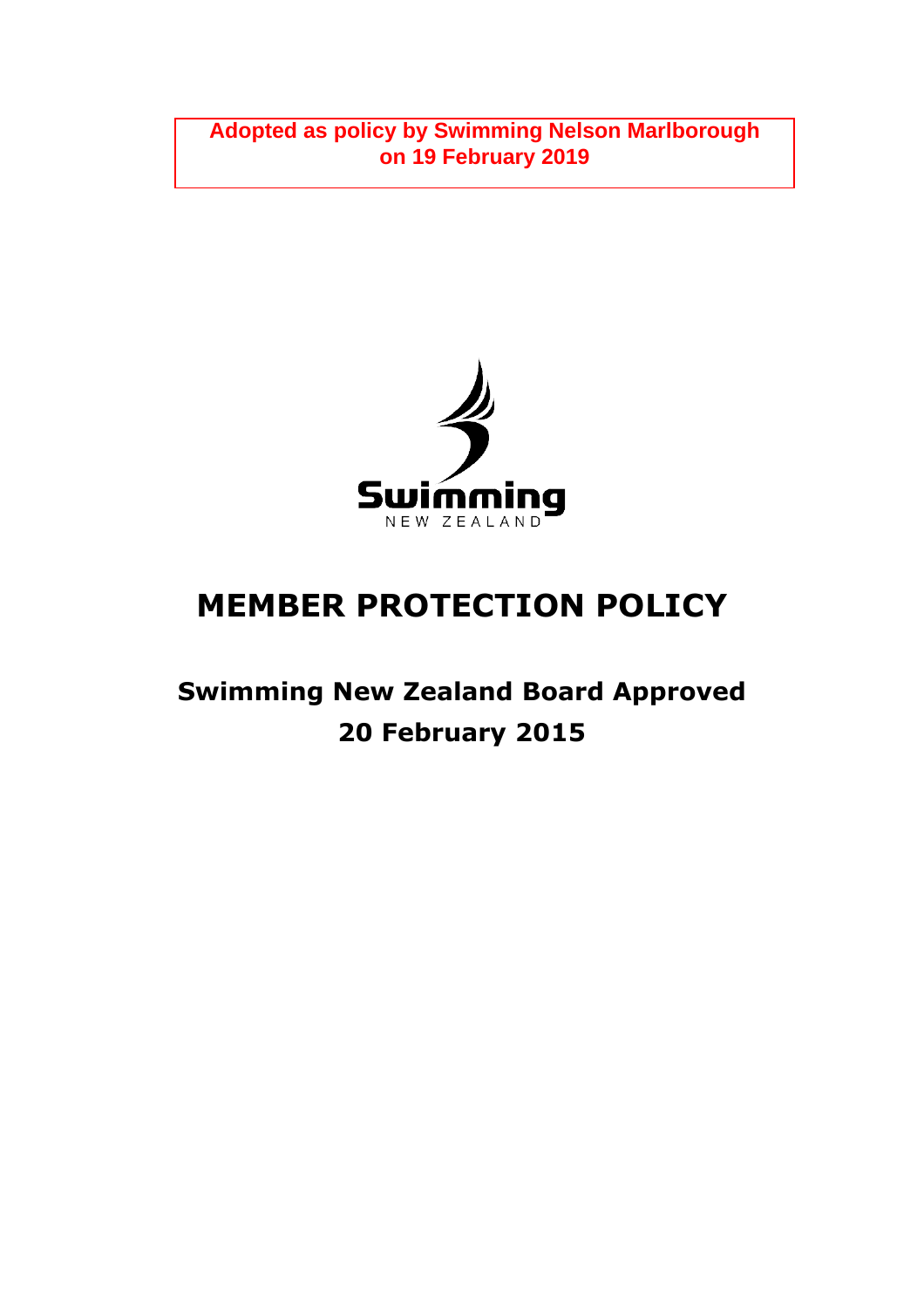## **SWIMMING NEW ZEALAND MEMBER PROTECTION POLICY**

## **Table of Contents**

- 1. Introduction
- 2. Purpose of Policy
- 3. Who this Policy Applies To
- 4. Responsibilities of the Organisation
- 5. Individual Responsibilities<br>6. Definitions of Abuse and H
- 6. Definitions of Abuse and Harassment
- 7. Position Statements:
	- 7.1 Child Protection
	- 7.2 Taking Images/Videos of Children
	- 7.3 Electronic and Social Media/Networking
	- 7.4 Cyber Bullying/Safety
	- 7.5 Anti-discrimination & Harassment
	- 7.6 Sexual Relationships
	- 7.7 Pregnancy
	- 7.8 Gender Identity<br>7.9 Responsible Serv
	- Responsible Service and Consumption of Alcohol
	- 7.10 Smoke Free Environment
	- 7.11 Anti-Doping and Illicit Drugs in Sport
	- 7.12 Other Relevant Policies
- 8. Complaints Procedures<br>8.1 Complaints
	- **Complaints**
	- 8.2 Improper Complaints & Victimisation
- 9. What is a Breach of this Policy
- 10. Working with Children Checking Requirements 10.1 Screen and Vetting Requirements
- 11. Appendices
	- A. Form: Record of Complaint

#### **Acknowledgements**

Swimming NZ would like to thank the following for their input into the SNZ Member Protection Policy:

- Swimming Auckland for permission to use their Child Protection Strategy: Platt, S., Hill, N., Walters, S., & Cole, D. (2011). Auckland Swimming Association: Child protection strategy. Auckland: Auckland Swimming Association
- Australian Sports Commission. (2013). *Member Protection Policy Template for National Sporting Organisations (*Vol. National Version 7): Australian Government.
- Platt, Susan, Senior Lecturer Faculty of Health & Environmental Sciences AUT University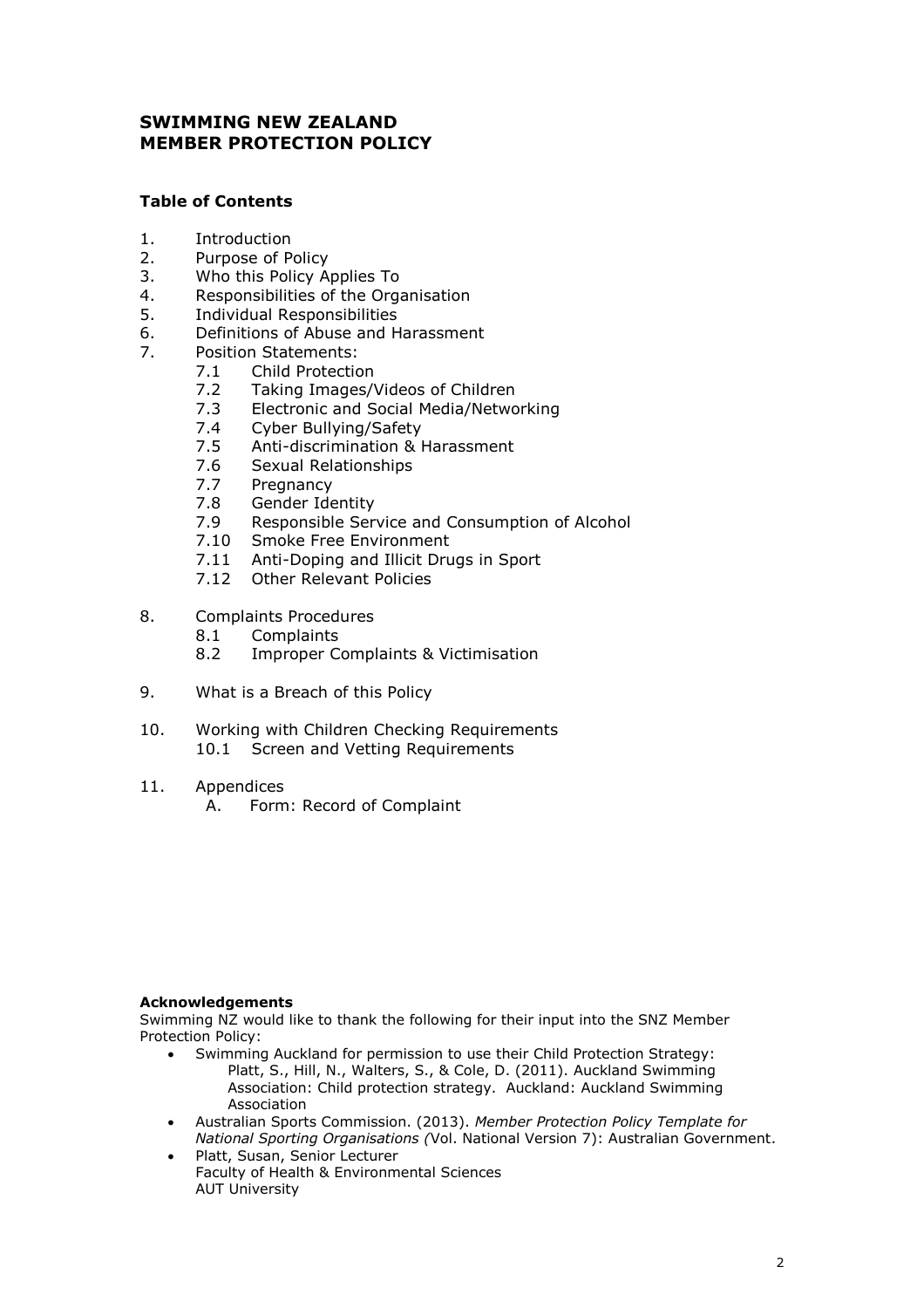## **1. INTRODUCTION**

Swimming is a sport that values teamwork, cooperation & leadership and one that can be enjoyed by people of all ages and abilities.

Swimming New Zealand is committed to ensuring that a diverse range of athletes continue to enjoy our sport for years to come and to providing a safe environment in which to do so.

Swimming New Zealand has developed this policy to reinforce its commitment to providing an environment for participants of all ages and backgrounds that is safe, free from harassment and abuse, and promotes respectful and positive behaviour and values.

The policy provides a code of conduct forming the basis of appropriate and ethical conduct which everyone must abide by. All Regional Associations and swimming clubs will also be required to adopt this policy.

This policy is an essential part of Swimming New Zealand's proactive and preventative approach to tackling inappropriate behaviour within our sport. Swimming New Zealand trust that all administrators, coaches, athletes and support staff will assist it promote safe and responsible behaviour within swimming.

## **2. PURPOSE OF POLICY**

The purpose of this Member Protection Policy ("policy") is to maintain ethical and informed decision-making and responsible behaviours within our sport. The policy aims to ensure our core values, good reputation and positive behaviours and attitudes are maintained. It assists us in ensuring that every person involved in our sport is treated with respect and dignity, and is safe and protected from abuse. This policy and the accompanying Code of Conduct and Disputes Policy informs everyone involved in our sport of his or her legal and ethical rights and responsibilities and the standards of behaviour that are required.

The policy attachments outline the procedures that support our commitment to eliminating discrimination, harassment, child abuse and other forms of inappropriate behaviour from our sport. As part of this commitment, Swimming New Zealand will take disciplinary action against any person or organisation bound by this policy if they breach it.

This policy:

- Has been made pursuant to the Constitution of Swimming New Zealand and has been endorsed by the Swimming New Zealand Board;
- Should be read in conjunction with the Swimming New Zealand Code of Conduct and Disputes & Disciplinary Policy; and
- Will operate until replaced or rescinded.
- This policy and/or its attachments may be amended from time to time by resolution of the Swimming New Zealand Board. Copies of its attachments may be obtained from our website (www.swimmingnz.org.nz).

## **3. WHO THIS POLICY APPLIES TO**

This policy applies to the following people, unless they have varied their agreement with Swimming New Zealand by consenting to be bound by a Policy which complements or supersedes this policy, whether they are in a paid or unpaid/voluntary capacity: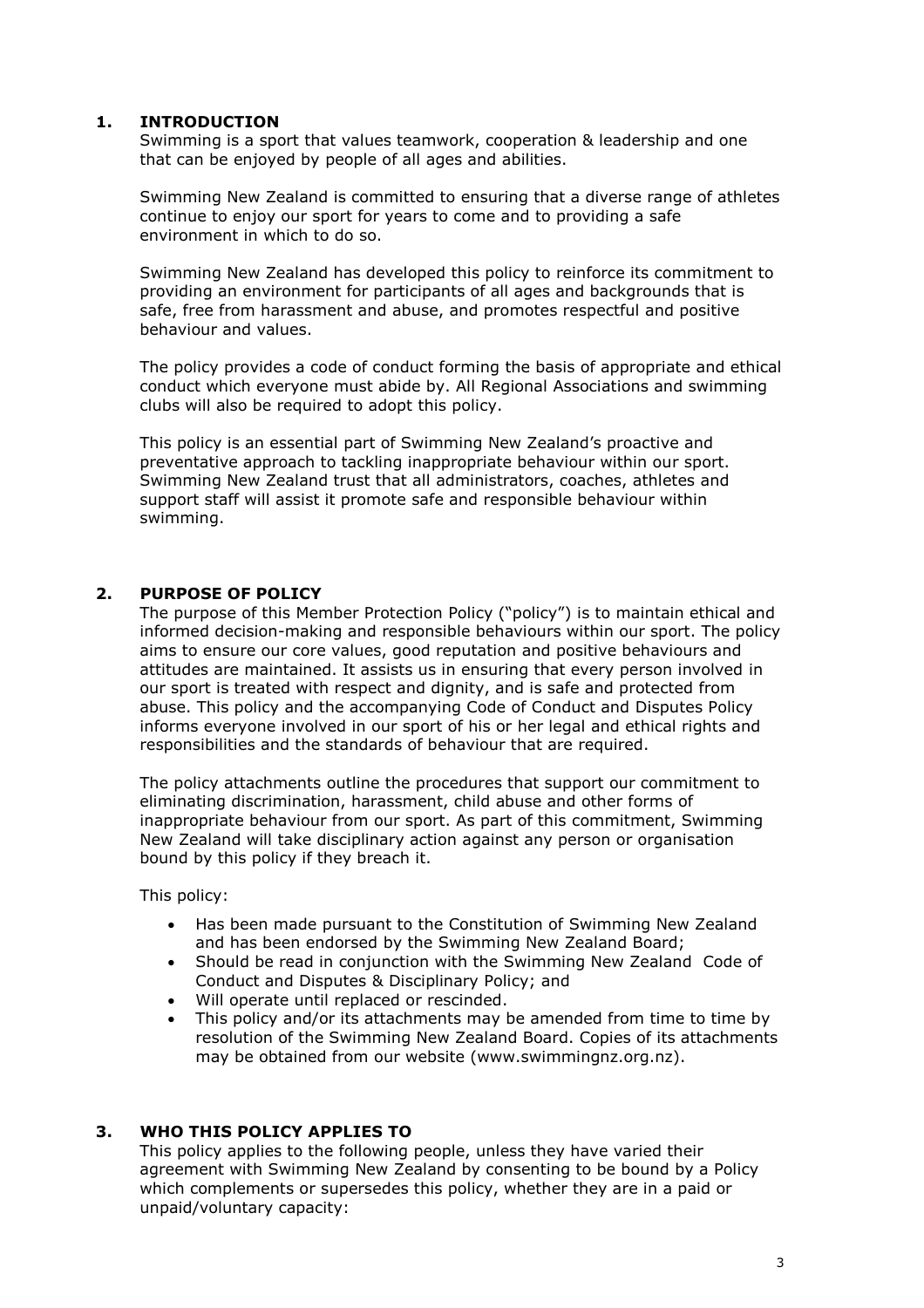- Swimming New Zealand;
- Any other person or organisation that is a member of or affiliated to Swimming New Zealand;
- Persons appointed or elected to Swimming New Zealand's Board, committees and sub-committees;
- Employees and volunteers of Swimming New Zealand and organisations affiliated to Swimming New Zealand;
- Support personnel appointed or elected to Swimming New Zealand teams and squads (e.g. managers, physiotherapists, psychologists, masseurs, sport trainers, etc);
- National coaches and assistant coaches;
- Athletes, including national representative athletes;
- Technical Officials, including referees, and other officials involved in the regulation of the sport;
- Athletes, coaches, officials and other personnel participating in events and activities, including camps and training sessions, held or sanctioned by Swimming New Zealand*;* and
- Parents, guardians, spectators and sponsors to the full extent that is possible, including where spectators, parents/guardians and sponsors, who or which agree in writing (whether on a ticket, entry form or otherwise) to be bound by this policy);

This policy also applies to and shall be adopted by Swimming New Zealand's Member Regional Associations, Affiliated clubs and associated organisations.

*Member associations are required to adopt and implement this policy and to provide proof to Swimming New Zealand of the approval of the policy by the relevant Board in accordance with its Constitution. Member Associations must also undertake to ensure that affiliated Clubs and individual Members are bound by this policy and are made aware of this policy and of its contents.*

This policy will continue to apply to a person even after they have stopped their association or employment with Swimming New Zealand if disciplinary action, relating to an allegation against that person, has commenced prior to that person ceasing their association with Swimming New Zealand.

## **4. RESPONSIBILITIES OF THE ORGANISATION**

Swimming New Zealand, its Regional Associations and member clubs must:

- 4.1 Adopt, implement and comply with this policy;
- 4.2 Make such amendments to its/their Constitution, Rules or Policies necessary for this policy to be enforceable;
- 4.3 Publish, distribute and promote this policy and the consequences of breaches;
- 4.4 Promote and model appropriate standards of behaviour at all times;
- 4.5 Promptly deal with any breaches or complaints made under this policy in a sensitive, fair, timely and confidential manner;
- 4.6 Apply this policy consistently;
- 4.7 Recognise and enforce any penalty imposed under this policy;
- 4.8 Ensure that a copy of this policy is available or accessible to the persons and associations to whom this policy applies;
- 4.9 Use appropriate people to receive and manage complaints and allegations [e.g. the Child Protection Advisor (CPA)];
- 4.10 Monitor and review this policy from time to time as appropriate.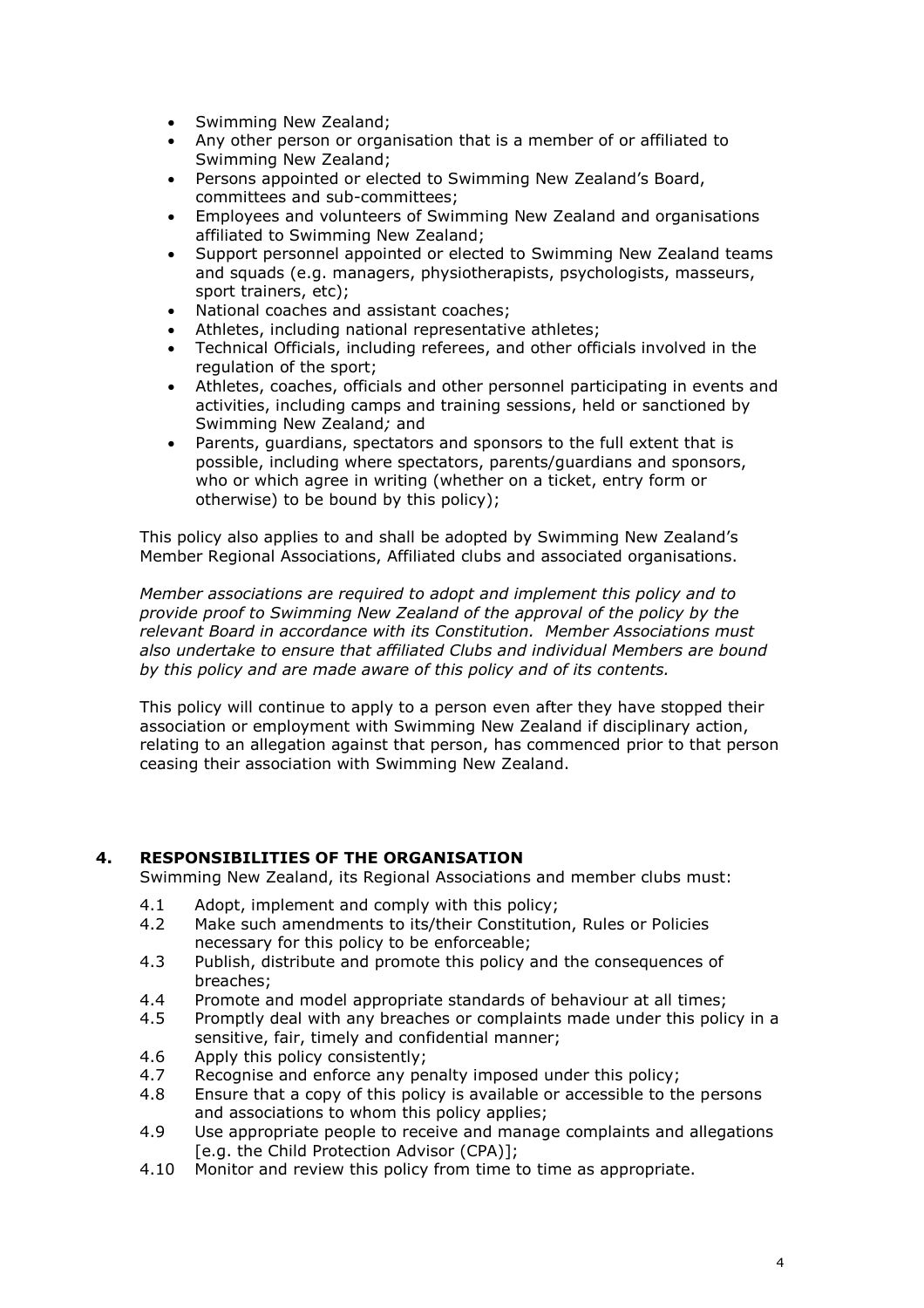## **5. RESPONSIBILITIES OF THE INDIVIDUAL**

Individuals bound by this policy are responsible for:

- 5.1 Making themselves aware of this policy and complying with its standards of behaviour;
- 5.2 Placing the safety and welfare of children above other considerations;
- 5.3 Being accountable for their own behaviour;
- 5.4 Follow the procedures outlined in this policy regarding child protection concerns;
- 5.5 Co-operating in providing a discrimination, child abuse and harassment free sporting environment;
- 5.6 Understand the possible consequences of breaching this policy; and
- 5.7 Comply with any decisions and/or disciplinary measures imposed pursuant to this policy.

## **6.0 DEFINITIONS OF ABUSE & HARASSMENT**

Swimming New Zealand considers the following definitions and examples of abuse and harassment applicable to all its members.

## Physical Abuse

Physical abuse is any act that results in inflicted injury to a person. Injuries caused through abuse/neglect are known as non-accidental injury. They may include, but are not restricted to:

 Shaking, hitting, kicking, throwing, burning, or, training methods that are inappropriate for the age and physiological development of the athlete. Any strength training should be used with extreme caution as it can be harmful if not conducted appropriately.

#### Sexual Abuse

Sexual abuse is any act or acts that result in the sexual exploitation of a person whether consensual or not. It may be perpetrated by an adult, older child or similar aged athlete. It may include, but is not restricted to:

- Non-contact abuse such as: exhibitionism, suggestive behaviours or comments; exposing children to any obscene or inappropriate material or images; and
- Contact abuse such as: touching breasts, genital areas or any inappropriate contact;

#### Emotional/Psychological Abuse

Emotional abuse is any act or omission that results in impaired psychological, social, intellectual and/or emotional functioning and development of a person. It may include, but is not restricted to:

 Rejection or isolation; inappropriate or continued criticism, threats, humiliation or accusations of the child or young person; exposing children to, or involvement in anti-social or illegal activities; bullying actions such as sarcasm, persistent teasing, tormenting.

#### **Neglect**

Neglect is any act or omission that results in impaired psychological functioning, injury and/or development of a person. In may include, but is not restricted to:

 Failing to provide medical care when necessary; neglectful supervision, defined by failure to provide developmentally appropriate supervision of the child or young person or athlete, leading to increased risk of harm; abandonment – leaving a child or young person in a situation without arranging necessary care for them and with no intention of returning.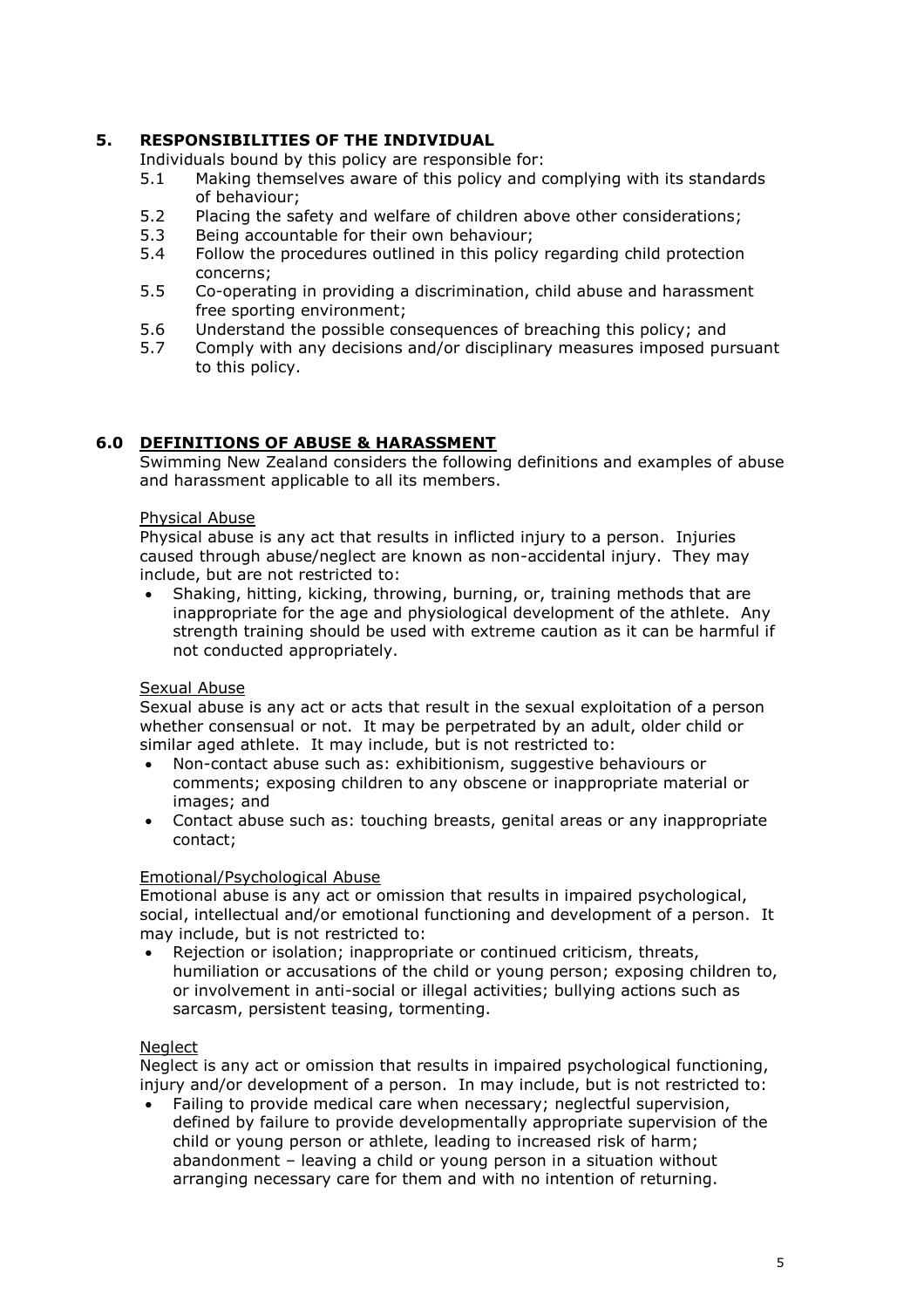#### Sexual Harassment

Sexual harassment is described as 'unwanted, unwelcome or uninvited sexual attention'. Some of the behaviours that lead to sexual harassment are, but not limited to:

 Someone who draws another person into emotional intimacy through developing inappropriate friendships; someone who is coercive about their rights to demand favours from children; inappropriate flattery; someone who is coerced into divulging personal information; jokes; display of offensive material; or propositions.

## **7. POSITION STATEMENTS**

#### **7.1 Child Protection**

Swimming New Zealand and its affiliated regions have a responsibility to ensure that appropriate policies and procedures are established to safeguard all children and its members from any threat of or form of abuse or harassment while participating in any aspect of our sport. For the purpose of this Child Protection Position Statement, children are defined as under 18 years of age.

The purpose of having a Child Protection Position Statement is to provide regions, clubs, coaches, administrators, officials, volunteers and parents/supporters with good practice information about child protection in swimming in New Zealand.

The responsibility for safeguarding athletes, children and young people lies with all adults who play a role in their lives. This refers to all who work directly and indirectly with children, including those responsible for the administration and coordinating of the swimming environment.

Swimming NZ aims to foster an environment within the sport that ensures the safety and wellbeing of all members. An awareness of the Child Protection Position Statement amongst all involved with children and young people in swimming also assists in reducing risk to swimming organisations, coaches, officials, volunteers and parents/supporters.

Adults should at all times establish and maintain appropriate professional boundaries in their relationships with athletes.

#### CHILD PROTECTION ADVISOR (CPA)

Swimming New Zealand will have a Child Protection Advisor appointed. The CPA is someone who has a professional background or experience in child protection issues and is the point of contact for anyone who has concerns or, would like to discuss an issue around child safety as it relates to Child Protection as described in this Position Statement. Anyone who has a child safety concern is able to bypass the CPA and go directly to Child, Youth and Family (CYF) or the Police at any time.

#### PRACTICE GUIDELINES

*Good practice amongst coaches, officials and volunteers means:*

- The safety and wellbeing of children/young people must be paramount at all times;
- Athletes are treated with dignity and respect;
- Good practice is promoted to reduce the possibility of abusive situations;
- Always working in an open environment avoiding private or unobserved situations and encouraging open communication;
- At camps or 'away/out of town' meets, adults should never enter children's rooms or invite children/young people into their room (other than the child's parents/caregivers) in the absence of other children;
- Concerns regarding safeguarding children/young people are referred and dealt with according to the steps within this Position Statement;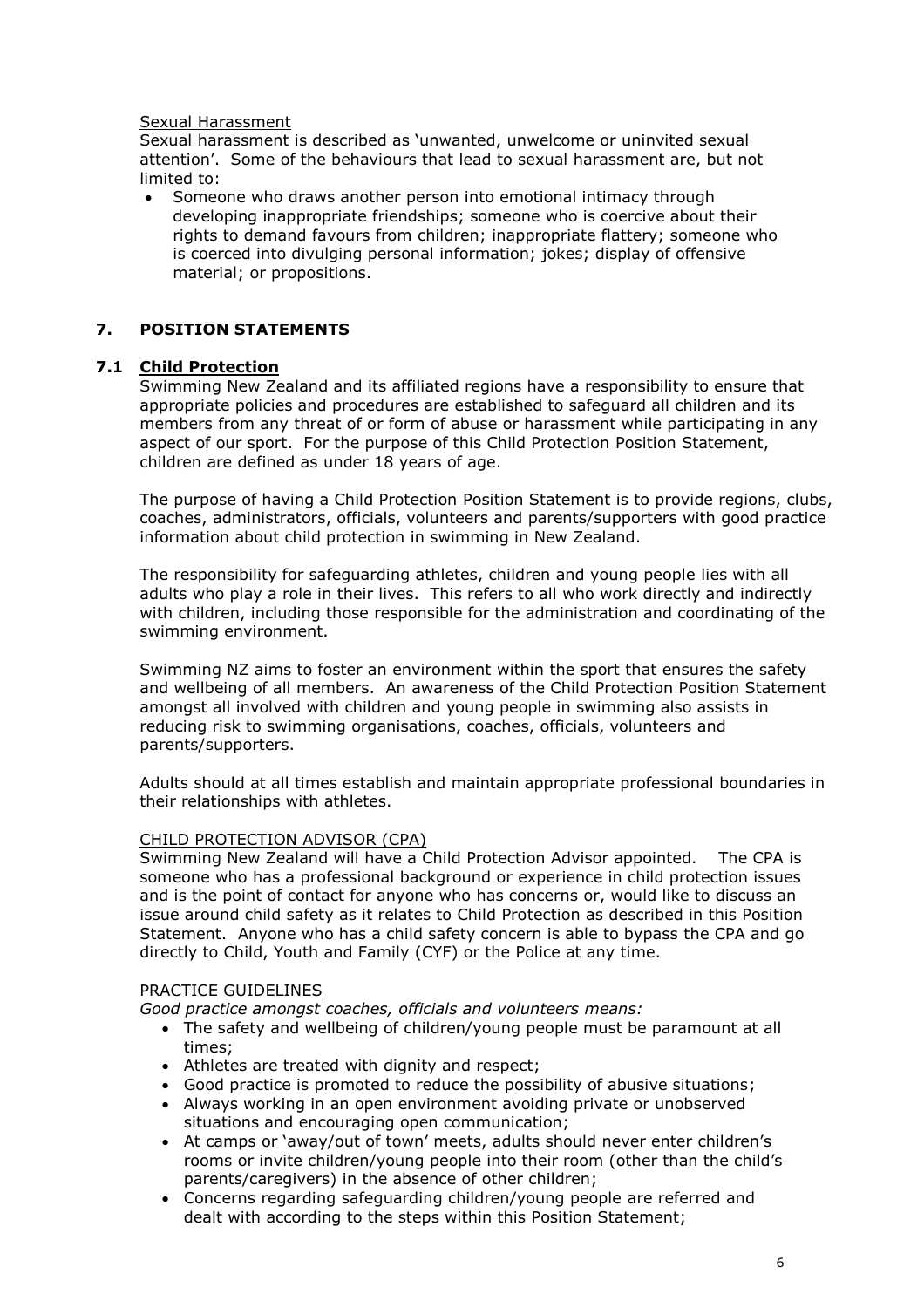- Securing parental consent in writing to act in *loco parentis*, if the need arises to administer emergency first aid and/or other medical treatment;
- Ensuring any form of abuse or sexual harassment directed at a child from others, whether this is from another child or adult, is challenged and reported to the Child Protection Advisor;
- Knowing and understanding the Child Protection Position Statement as part of Swimming NZ Member Protection Policy; and
- Where a coach believes it is necessary to touch an athlete in order to correct technique, it is important that they:
	- o Consult with the parent/caregiver if present; and/or
	- $\circ$  Ensure the child is made aware of the purpose of the contact and gives consent; and/or
	- o Consider the appropriateness of the ways in which technique is corrected involving touch.

*All coaches, officials and volunteers must ensure:*

- They never take, or are in the presence of, children/young people in secluded places where they will be alone, irrespective of gender.
- Where ever possible should not share a room with a child other than their own;
- They never deliberately reduce a child/young person to tears as a form of control;
- They never deliberately do something to make someone feel diminished or embarrassed;
- They never use inappropriate language, or allow other children to use inappropriate language unchallenged (e.g. swearing, name calling/put downs, sarcasm, innuendo, sexualised connotations, culturally or racially offensive comments);
- They never leave a pool or training venue before all swimmers have been collected or are continuing to be supervised by appropriate adults;
- They never cause a swimmer to lose self-esteem by embarrassing, humiliating or undermining the individual;
- They never yell or shout at swimmers as a reprimand or in response to anger:
- $\bullet$
- They never make sexually suggestive comments or actions to, or in the vicinity of a child/young person, even in fun;
- They never engage in rough, physically or sexually provocative games; and
- They never engage in, or allow unchallenged, any form of abuse or sexual harassment as described in this Position Statement.

The relationship between coaches/club officials who hold a position of trust and responsibility with athletes, particularly, but not limited to those under 18 years, must be professional and appropriate at all times.

#### HANDLING CONCERNS/DISCLOSURES

As a trusting adult, disclosures of abuse or sexual harassment may be made to you by the person affected or another person or, you may directly observe concerning behaviour. The following is a guide to handling disclosures or concerning observations:

- If you have observed behaviour by another person to a child that causes you concern, you do not have to discuss this with the child/young person but can contact the Child Protection Advisor to seek advice. Your name will be kept confidential from those whom you are reporting concerns about;
- At any time, you are able to bypass the Child Protection Advisor and report your concerns directly to Child, Youth & Family (0508 326 459) or the Police. You are not required to provide your name or details should you do this, however, if you do, they will be kept confidential by these agencies;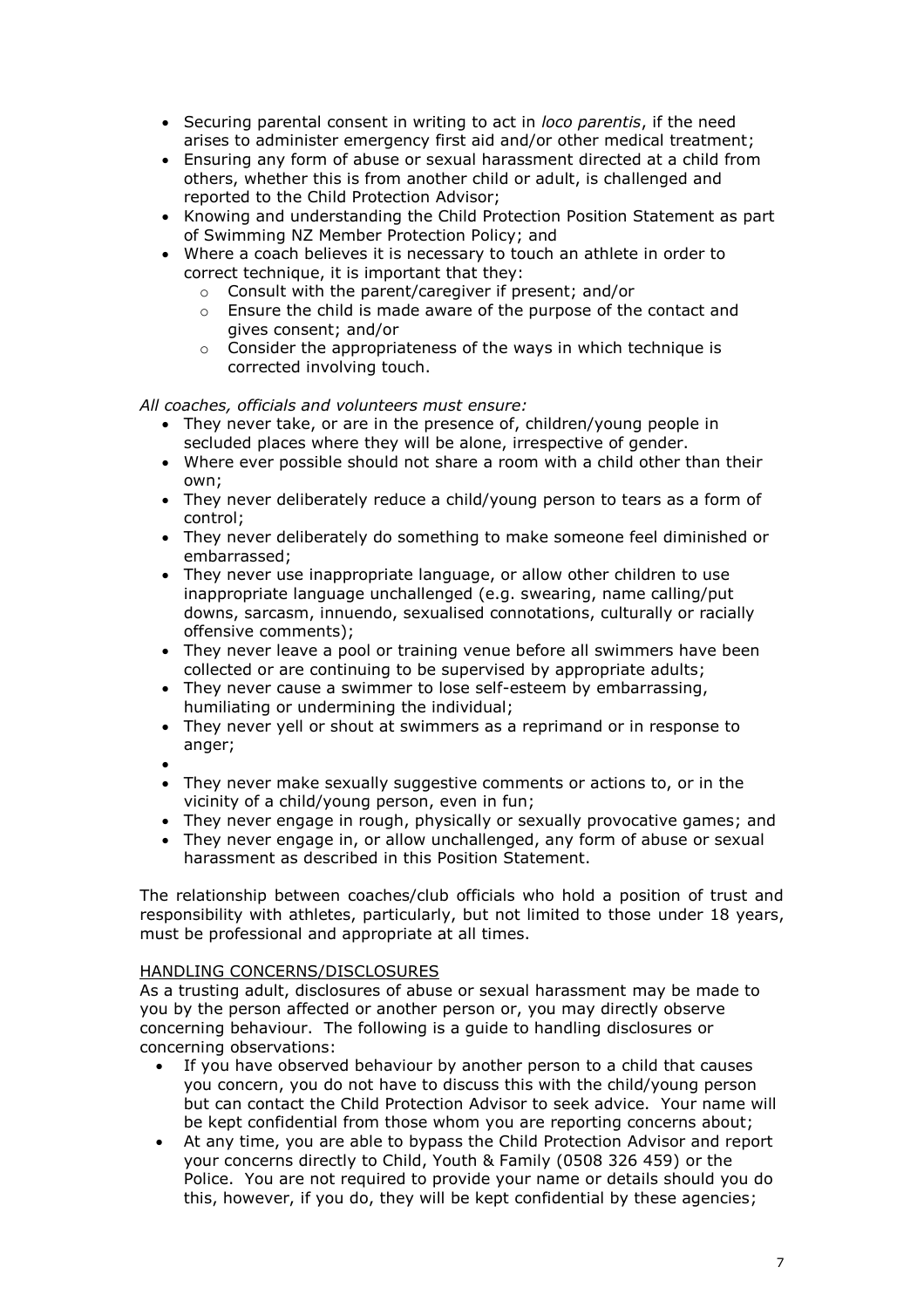#### LEGAL/PRIVACY ISSUES

When disclosures or observations of child abuse are made that fall in the remit of this Child Protection position statement, those to whom disclosure is made are required in all circumstances to follow the procedures outlined. All those involved in dealing with issues of Child Protection are required to respect the provisions of confidentiality which relate to their responsibility. The Privacy Act 1993 and the Health Information Privacy Code 1994 authorises disclosure of information necessary to prevent or lessen serious and imminent harm to any individual (to the extent necessary) to statutory social workers or the Police.

The Children, Young Persons and their Families Act 1989 also gives way to privacy under certain circumstances. These deal with the reporting of child abuse (Section 15) and protection of an individual from proceedings (disciplinary, civil and criminal) when disclosing child abuse to either a Child, Youth and Family (CYF) social worker or the Police (Section 16).

Upon request, information can or must be released to a CYF social worker, police officer or care and protection coordinator (Section 66 CYF Act 1989).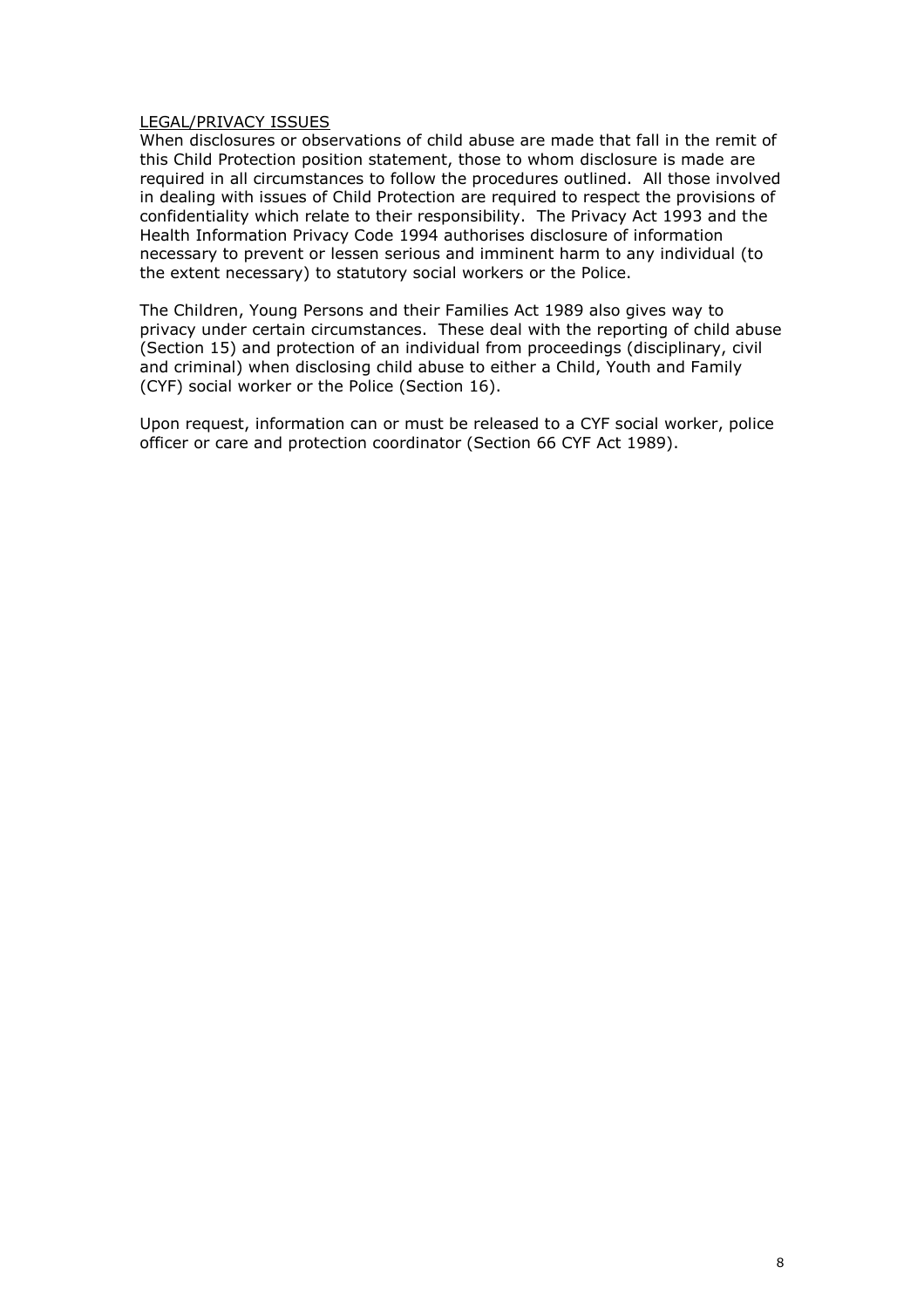## **GUIDELINES FOR RESPONDING TO CHILD PROTECTION CONCERNS**

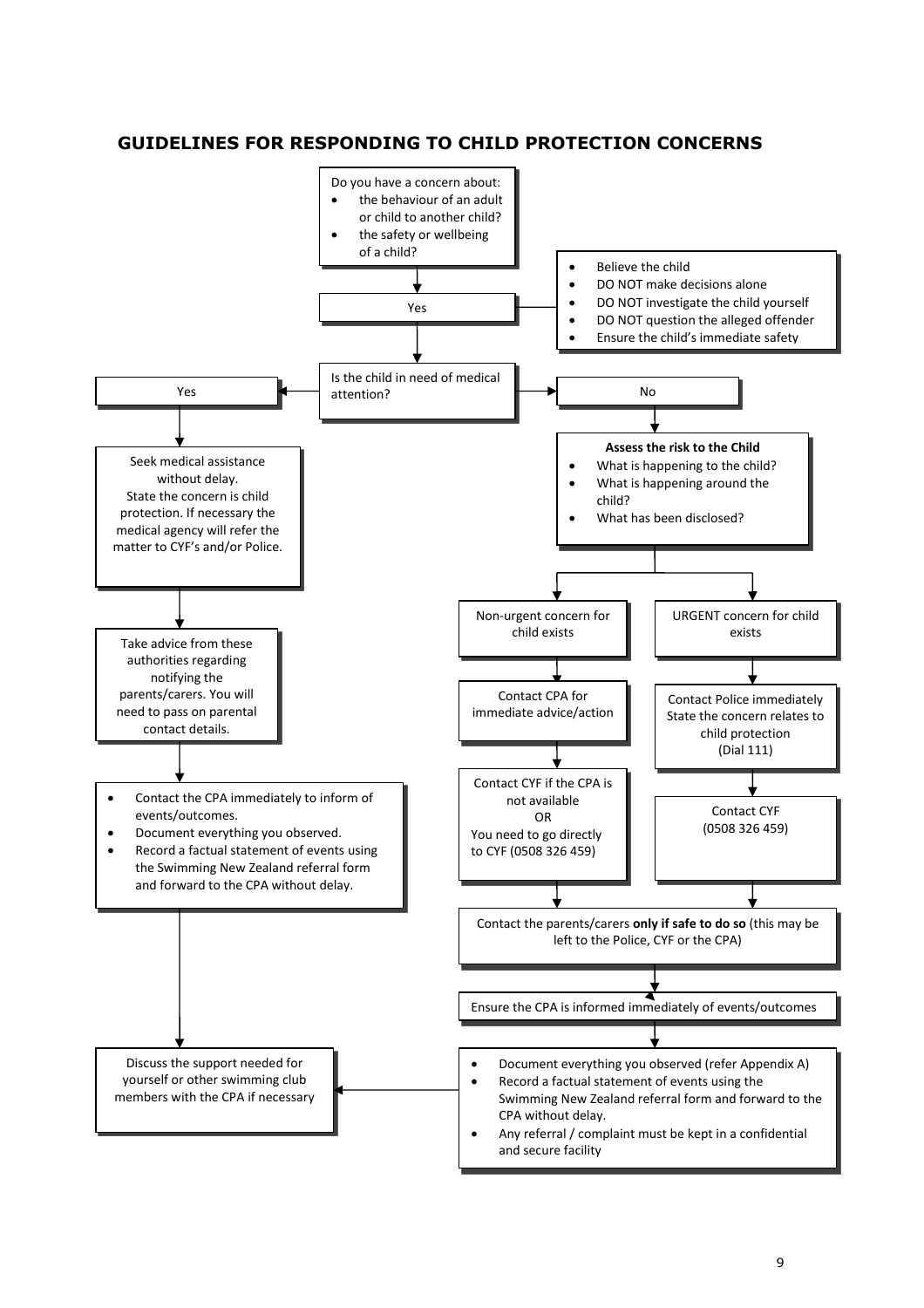## **7.2 Taking Images/Videos of Children**

There is the potential for images or videos of children to be used inappropriately or illegally. Any devices that have the ability to take/record images or videos are included in this Position Statement, including the use of telescopic or zoom lens.

It is possible for images or video to be taken with any device without the knowledge of the subject. Swimming New Zealand requires all its members to be vigilant in changing rooms and other areas of the pool and to report immediately any concerns arising from the taking or recording of images or video. Swimming New Zealand disallow the use of camera phones, videos and cameras inside changing areas, showers and toilets.

Always be vigilant for people who don't appear to be relatives or friends of those who are swimming, but seem to spend a lot of time videoing or taking images of them. Report these incidents to the organisers or the pool management immediately.

Swimming New Zealand encourages that all individuals and associations, wherever practicable, obtain the permission from a child's parent/guardian before taking an image or video of a child that is not their own. Taking an image or video of a medal or award presentation or a team photo are exceptions to this requirement to seek permission as are videoing or livestreaming for broadcasting events and the taking of media photographs.

Parental photography forms an enduring part of each family's record or their child's progress, celebration of success and achievement and is an established social practice.

In the interest of protection of your son/daughter, while Swimming New Zealand recognises parents/caregivers may want to take images or video of their son/daughter, spectators wishing to do this must be aware that:

- They may be asked to cease using photographic or video devices by an official; and
- They may be required to seek consent directly with their club for photographic/video use outside of swimming meets, e.g. training sessions, camps etc.

The athlete of the parent/caregiver wishing to record images/video must be the main subject in the images/video. No images or videos are to be taken of other children as the main subject without appropriate consent.

No images or videos of children should be uploaded onto any electronic device or website by any person without the consent of the parent/caregiver if the child is less than 18 years.

If Swimming New Zealand or its Regional Associations or Member Clubs use an image of a child they will not display personal information such as residential address, email address or telephone numbers without gaining consent from the parent/guardian. They will not display any information about hobbies, likes/dislikes, school, etc as this information can be used as grooming tools by paedophiles or other persons. They will only use appropriate images/videos of a child relevant to our sport and ensure that the child is suitably clothed in a manner that promotes the sport, displays its successes, etc. where possible they will seek permission to use these images.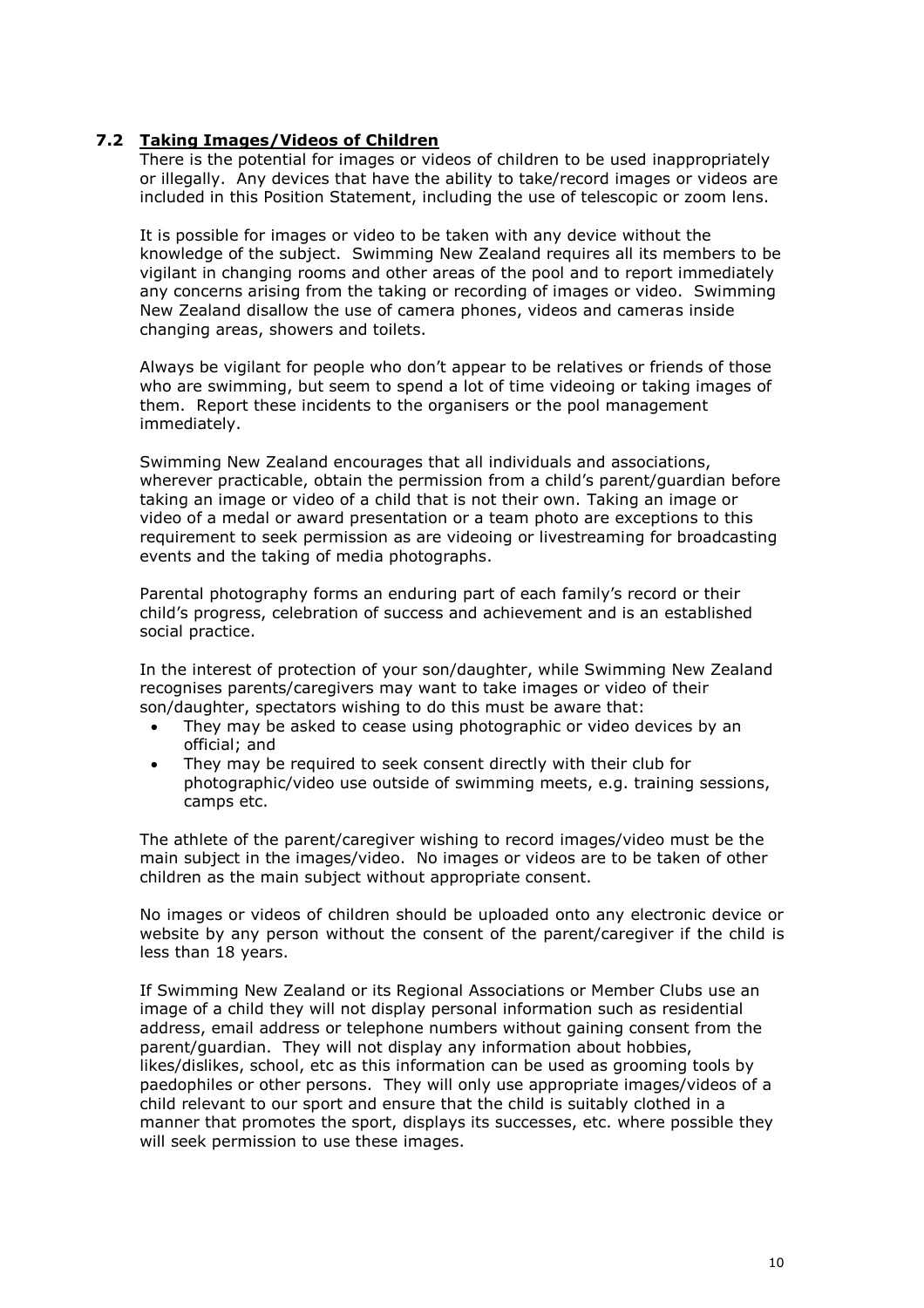#### Official Photographers/video operators

Official event photographers wishing to take either photographs or video at Swimming New Zealand events must seek accreditation and produce their professional identification for their details to be recorded.

Official event photographers wishing to take either photographs or video at Regional swimming events must seek accreditation with the Region and produce their professional identification for their details to be recorded.

Ideally this should be requested at least five working days before an event. Parental consent must still be given for use of images for promotional purposes and these images/video must be stored securely.

#### Swimming New Zealand Affiliated Regions and Clubs

If you are wishing to take photographic or video images of your regional or club swimmers to make your region or club known either externally or internally, it is recommended you:

- Attempt to seek consent from the athlete and/or the parent/caregiver if the subject is under 18 years;
- State clearly the intended purpose/use of the images;
- Confirm whether you intend to publish the athletes names alongside the image; and
- Securely store the photography or video and annotate them with the date they were taken.

It is important to note that an athlete may be under an external agency's protection order that may not be known to another parent, coach, volunteer or official photographer. Images of this nature may compromise the safety of the person the images are of.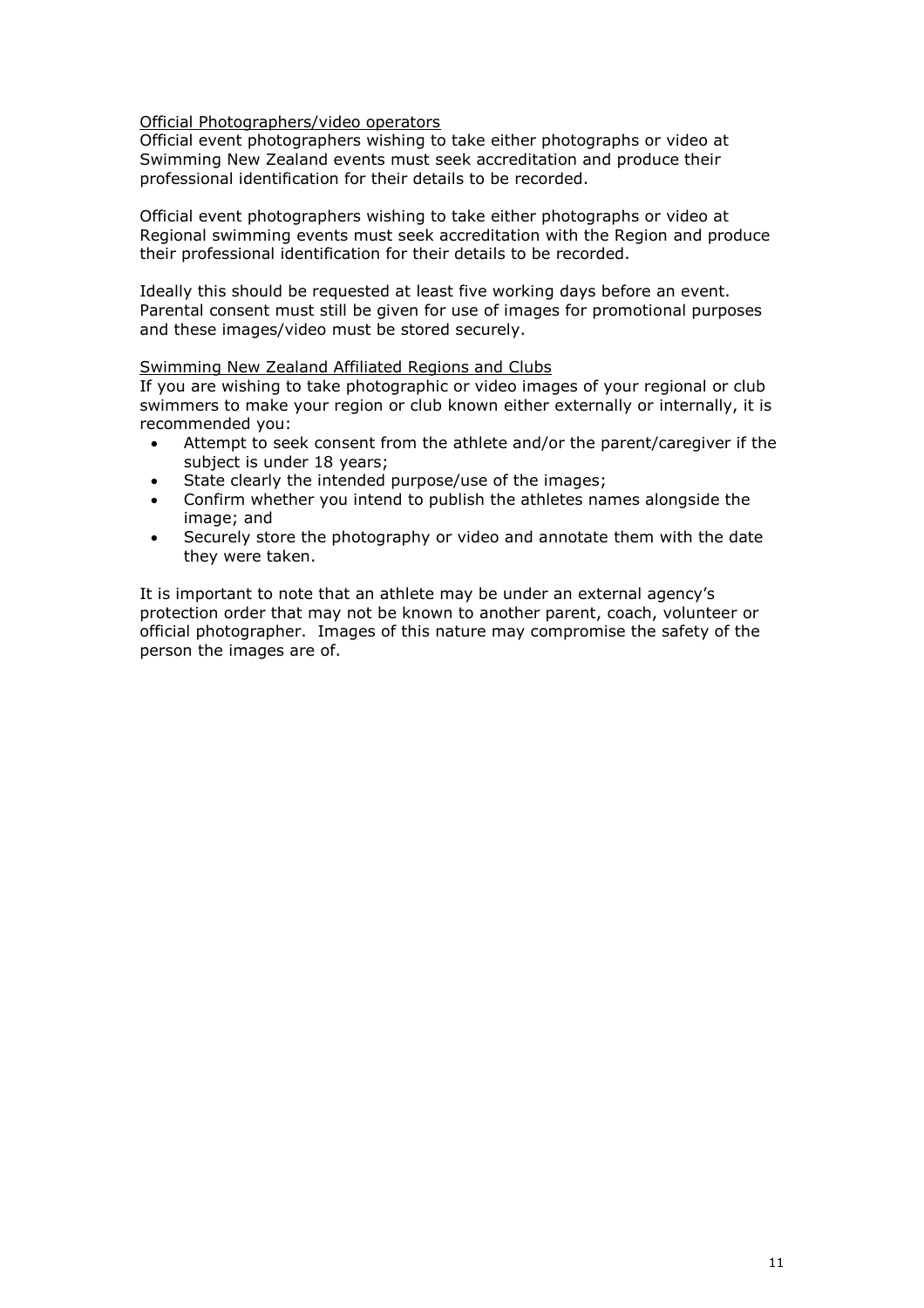## **7.3 Electronic & Social Media/Networking Policy**

Swimming New Zealand acknowledges the enormous value of social networking websites, such as (but not limited to) Facebook and Twitter, to promote our sport and celebrate the achievements and success of the people involved in our sport.

We expect all people bound by this policy to conduct themselves appropriately when using social networking sites to share information related to our sport.

Social media postings, blogs, status updates and tweets:

- must not use offensive, provocative or hateful language;
- must not be misleading, false or injure the reputation of another person;
- should respect and maintain the privacy of others; and
- $\bullet$

## Children and Electronic & Social Media/Networking

Many children and young people communicate using electronic and social networking platforms, of which many modalities are available to them. Ideally, communication should be conducted between the coach/another adult and the parent of the child, however, if you need to communicate directly with the child/athlete, you need to observe the cautions stated below.

Swimming New Zealand recommends the following cautions:

- If coaches use phone text or any other social networking means to communicate directly with athletes of any age, content remains brief and functionally related to swimming and avoids any social comment;
- Any electronic communication by a coach with an athlete of any age remains professional but brief;
- Do not include personal information of yourself or others in social media channels;
- Do not use offensive, provocative or hateful language or images;
- Use your best judgement do not publish something that makes you feel the slightest bit uncomfortable and, never write/publish if you are feeling emotional or upset (or are intoxicated);
- Always ask for a person's permission before posting their picture on a social networking forum;
- Never comment on rumours, do not deny or affirm them or speculate about rumours; and
- Always use electronic and social network forums to add value and promote the sport in a positive way.

## **7.4 Cyber Bullying/Safety**

Swimming New Zealand regards bullying and harassment in all forms as unacceptable in our sport. Bullying has the potential to cause great anxiety and distress to the person targeted by hurtful or derogatory comments or statements.

New technologies and communication tools, such as smart phones and social networking websites, have greatly increased the potential for people to be bullied though unwanted and inappropriate comments. Swimming New Zealand will not tolerate abusive, discriminatory, intimidating or offensive statements being made online. In some cases, bullying is a criminal offence.

Frustration at a referee, teammate, coach or sporting body should never be communicated on social networking websites.

*If children are involved in suspected Cyber Bullying/Safety issues, either as the perpetrator or victim, please refer to Child Protection (7.1) in this Membership Protection Policy for the appropriate follow up and management.*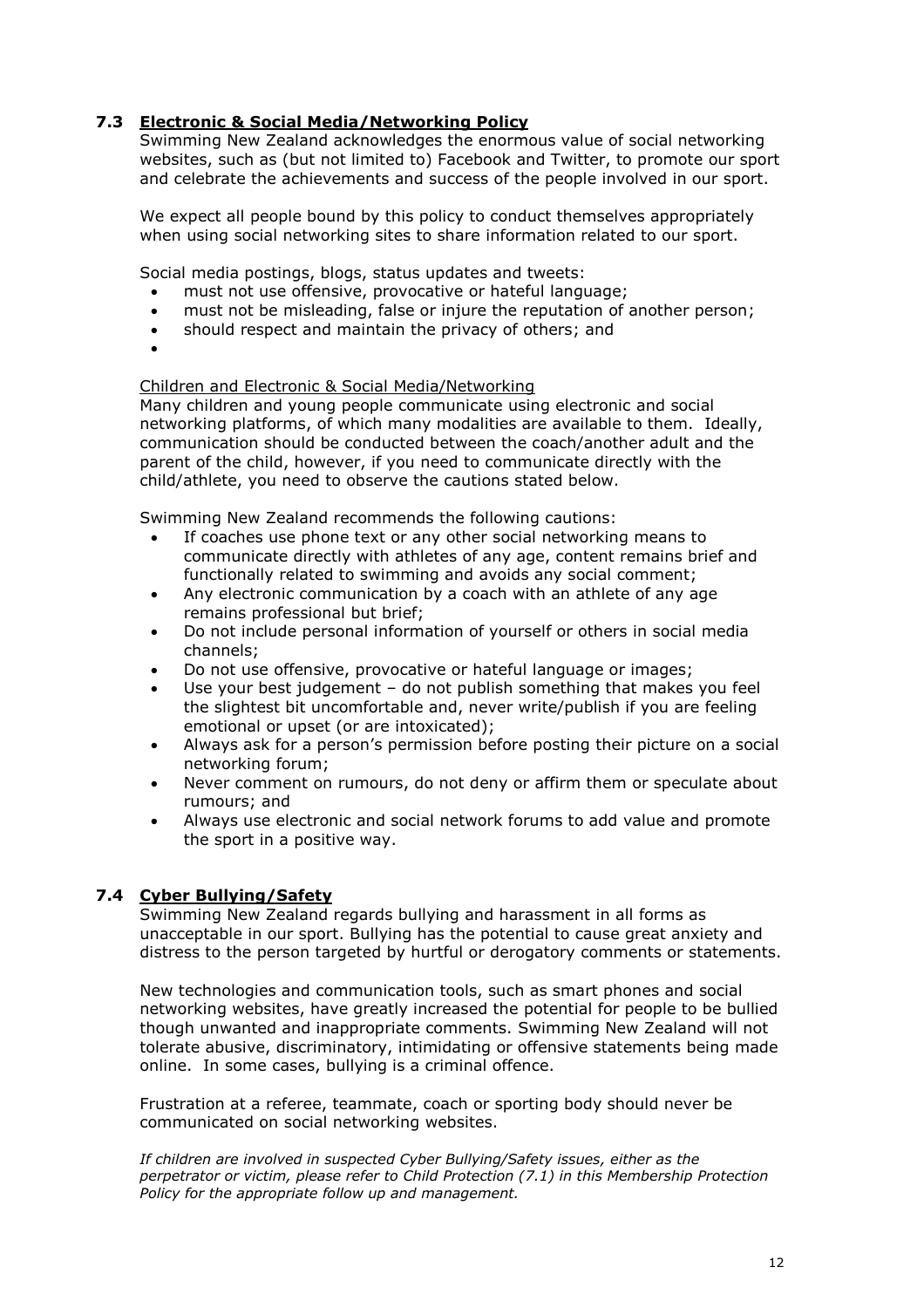## **7.5 Anti-discrimination and Harassment**

Swimming New Zealand aims to provide a sport environment where all those involved in its activities are treated with dignity and respect and, harassment or discrimination.

Swimming New Zealand recognises that all those involved in its activities cannot enjoy themselves, perform to their best or be effective or fully productive if they are being treated unfairly, discriminated against or harassed because of their age, disability, family responsibilities, gender identity, homosexuality or sexual orientation, medical, marital status, political belief, pregnancy or breastfeeding, race, religion, gender or social origin.

Swimming New Zealand opposes all forms of harassment, discrimination and bullying. This includes treating or proposing to treat someone less favourable because of a particular characteristic, imposing or intending to impose an unreasonable requirement, condition or practice which has an unequal, disproportionate effect of people with a particular characteristic; or any behaviour that is offensive, abusive, belittling, intimidating or threatening – whether this is face-to-face, indirectly or via communication technologies such as mobile phones and computers.

*If children are involved in your concerns around discrimination or harassment as either the perpetrator or victim, please refer to Child Protection (7.1) in this Membership Protection Policy for the appropriate follow up and management.*

## **7.6 Sexual Relationships**

Swimming New Zealand takes the position that consensual intimate relationships (whether or not of a sexual nature) between coaches and the adult athletes they coach should be avoided as they can have harmful effects on the athlete involved, on other athletes and coaches and on the sport's public image. These relationships can also be perceived to be exploitative due to the differences in authority, power, maturity, status, influence and dependence between the coach and the athlete.

If an athlete attempts to initiate an intimate sexual relationship with a coach, it is the coach's responsibility to discourage the approach and to explain why such a relationship is not appropriate.

The coach or athlete may wish to seek advice or support from another adult if they feel harassed. Our complaints process is outlined in 8.1 of this policy.

*If children are involved in your concerns around sexual relationships as either the perpetrator or victim, please refer to Child Protection (7.1) in this Membership Protection Policy for the appropriate follow up and management.* 

#### **7.7 Pregnancy**

Pregnant women should be treated with respect and any unreasonable barriers to their full participation in our sport should be removed.

Swimming New Zealand recommends that pregnant women wanting to participate in our sport consult with their medical advisors to ensure they make informed decisions about participation. Pregnant women should be aware that their own health and wellbeing, and that of their unborn children, should be of the utmost importance in their decision making about the way they participate in our sport.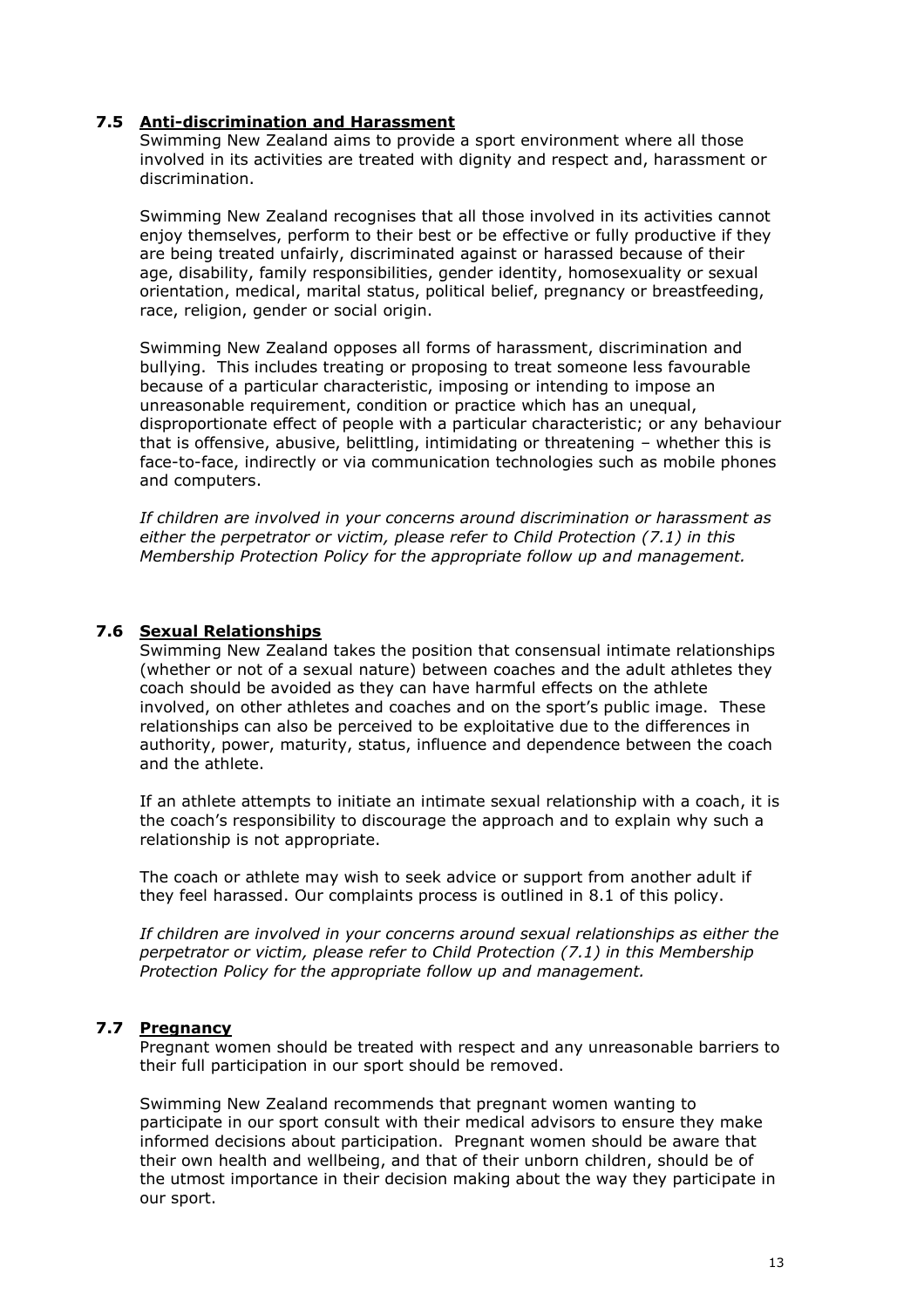## **7.8 Gender Identity**

Everyone bound by this policy must treat people who identify as transgender fairly and with dignity and respect. This includes acting with sensitivity and respect where a person is undergoing gender transition. Swimming New Zealand will not tolerate any unlawful discrimination or harassment of a person who identifies as transgender or transsexual or who is thought to be transgender.

Swimming New Zealand recognises there is debate over whether a male to female transgender person obtains any physical advantage over other female participants. If issues of performances advantage arise, Swimming New Zealand will seek advice on the application of those laws in the particular circumstances.

Swimming New Zealand is aware that the International Olympic Committee (IOC) has established criteria for selection and participation in the Olympic Games. Where a transgender person intends competing at an elite level, we will encourage them to obtain advice about the IOC's criteria which may differ from the position taken by Swimming New Zealand.

## **7.9 Responsible Service and Consumption of Alcohol**

Swimming New Zealand is committed to conducting sporting and social events in a manner that promotes the responsible service and consumption of alcohol.

In general, our position that:

- Event hosts must prevent drunkenness, minors accessing liquor, and understand that irresponsible liquor practices lead to problems both on and off the premises.
- Food and low-alcohol and non-alcoholic drinks should be available at events we hold or endorse where alcohol is served; and
- Safe transport options should be considered as part of any event held where alcohol is served.
- Alcohol-free social events should be provided for young people and families;

#### **7.10 Smoke Free Environment**

Swimming New Zealand is committed to conducting sporting and social events in a manner that promotes a smoke free environment.

The following policies should be applied to sporting and social events:

- No smoking shall occur at or near any sporting event or competition involving persons under the age of 18 years. This policy shall apply to coaches, athletes, officials and volunteers; and
- Social functions shall be smoke free.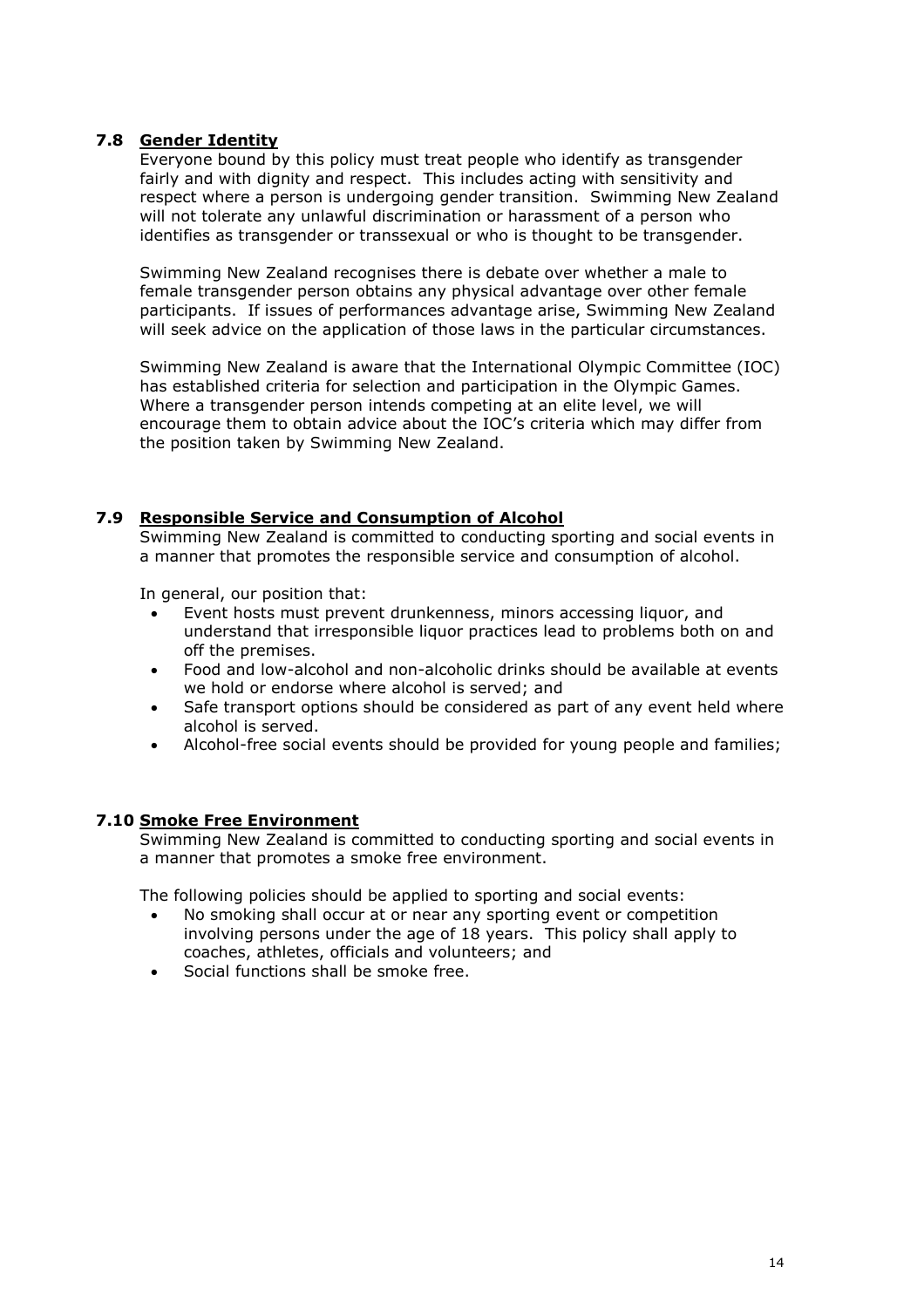## **7.11 Anti-Doping and Illicit Drugs in Sport**

Swimming New Zealand has adopted the Sports Anti-Doping Rules (as amended from time to time by the Board of Drug Free Sport New Zealand) and the FINA anti–doping rules as its anti-doping policy.

Swimming New Zealand is committed to providing a drug–free sport in which members can compete. Breaches of the Sports Anti-Doping Rules shall be dealt with in accordance with those Rules.

This position statement is designed to help prevent the uptake of illicit drug use and reduce the drug-related harm to individuals, families and stakeholders of Swimming New Zealand and the broader community

Some illicit drugs may be legitimately used under the supervision of a physician for a clinically justified purpose and then only if approved by Swimming New Zealand or Drug Free Sport NZ for each specific application. If you are using a prohibited substance for a legitimate reason and wish to compete you should obtain a Therapeutic Use Exemption from Drug Free Sport NZ. The possession and use of illicit drugs is subject to New Zealand laws.

## **7.12 Other Relevant Policies**

Some of the policies which contribute to the welfare of all those involved in our activities include:

- Code of Conduct; and
- Disputes Policy and Disciplinary Policy

#### **8. COMPLAINTS PROCEDURES**

#### **8.1 Complaints**

The lowest level at which a matter can be dealt with should always be preferred. Therefore, if a complaint or issue of concern is related to behaviour or an incident that occurred at club, regional or national level, then this should be reported to and handled in the following manner:

- a) In the first instance, the relevant club;
- b) If not resolved at club level, then the relevant regional association; and
- c) If not resolved at regional level, the national body in accordance with the Swimming New Zealand Constitution or other relevant policies or guidelines

A complaint or issue of concern is constituted when submitted in writing. Complaints submitted in writing should preferably follow the form in Appendix A It is recognised that when complaints are of a highly sensitive nature, it may be required to preserve the anonymity of the complainant.

This record and any notes must be kept in a confidential and safe place. If the complaint is of a serious nature, or is escalated to and/or dealt with at the national level, the original must be forwarded to your Club or Regional Association (whatever level the complaint was made).

Swimming New Zealand has a Disputes & Disciplinary Policy which may be used ONLY if the dispute cannot be resolved at club or regional level. This policy is a resource used as a last resort when issues cannot be resolved at either club or regional level. Every effort must be made to persist in resolving your complaints at club, or if needed, regional level BEFORE referring to the Disputes & Disciplinary Policy. If you cannot provide evidence that you have persistently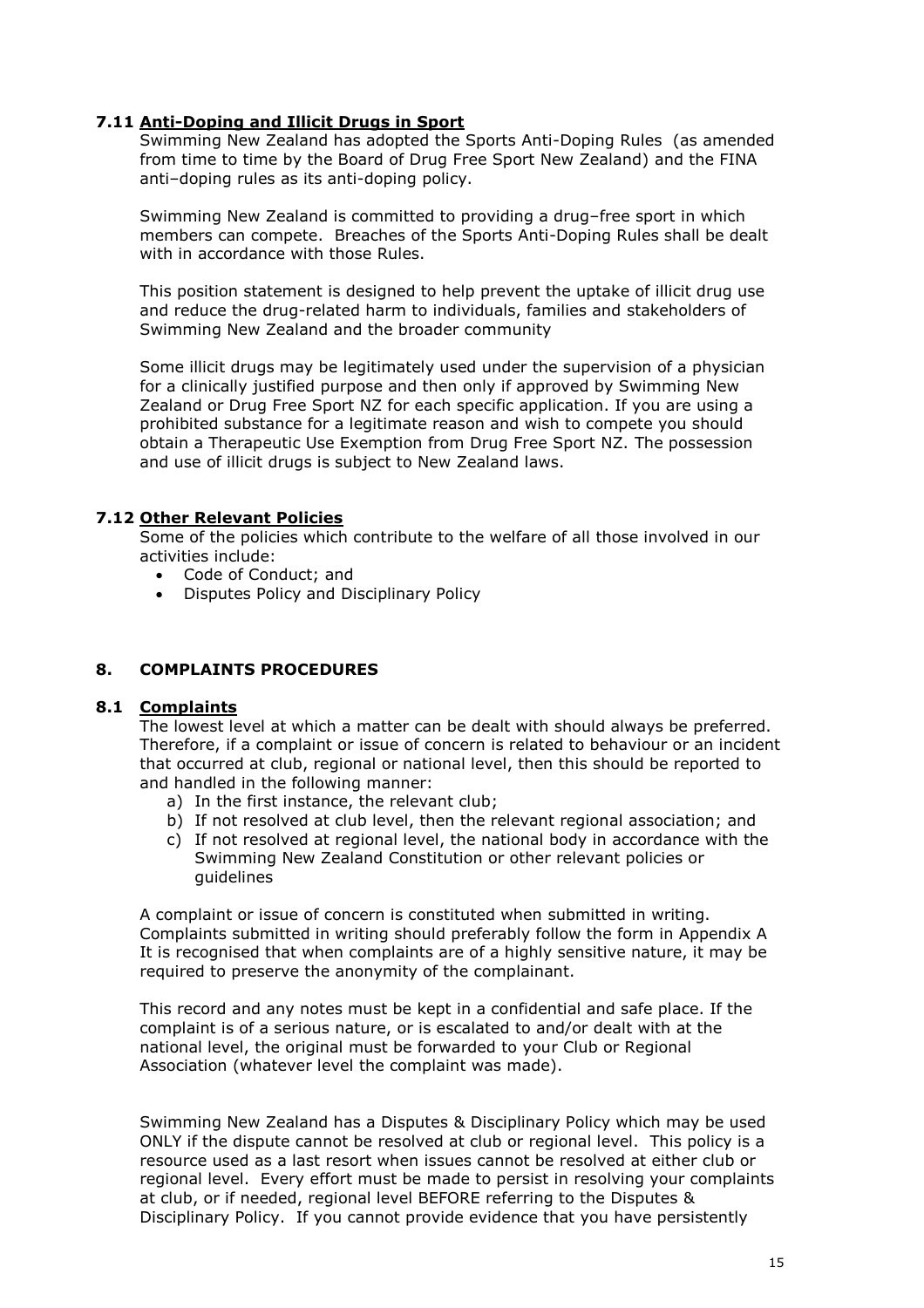attempted to resolve your concerns at club and/or regional level, you will be directed back to either of these levels as deemed appropriate.

Only matters that relate to or occur at the national level and the most serious cases from club and regional level are dealt with under the Disputes & Disciplinary Policy – see the policy for when it applies.

Disputes should be resolved at the lowest level practicable. However, a club or region should consider whether it should advise its region, in the case of a club, or Swimming New Zealand, in the case of a region, of the dispute to they can provide any advice they may have and be prepared for any media or other enquiries they receive.

All referrals under the Disputes & Disciplinary Policy will be dealt with promptly, seriously, sensitively and confidentially.

If the concern or safety of children is involved in a proposed complaint, either as the perpetrator or victim, please refer to Child Protection (7.1) in this Membership Protection Policy for the appropriate follow up and management.

## **8.2 Improper Complaints & Victimisation**

Swimming New Zealand aims for any complaints to have integrity and be free of unfair repercussions or victimisation against the person making the complaint. If at any point in the complaints process a complainant has knowingly made an untrue complaint or the complaint is malicious or intended to cause distress to the person complained of, the matter may be dealt with as a disciplinary matter under the Disputes & Disciplinary Policy.

## **9. WHAT IS A BREACH OF THIS POLICY?**

It is a breach of this policy for any person or organisation to which this policy applies, to do anything contrary to this policy, including but not limited to:

- Failing to follow Swimming New Zealand policies (including this policy) and procedures for the protection, safety and welfare of children;
- Discriminating against, harassing or bullying (including cyber bullying) any person; and
- Victimising another person for reporting a complaint.

Breaches of this policy shall be dealt with under the Swimming New Zealand Disputes & Disciplinary Policy.

#### **10. WORKING WITH CHILDREN CHECKING REQUIREMENTS**

Child abuse is illegal and all complaints to the Police and/or Child, Youth and Family (CYF) result in an investigation which can result in criminal charges.

New Zealand is currently making significant changes in order to improve the safeguarding of children through legislation and policy. Standard screening and vetting procedures to safeguard children from those who wish to access children through sport should be seen as best practice.

#### **10.1. Screening and Vetting Requirements**

Child abusers often seek to work with children. Robust and consistent screening and vetting will help you assess whether people are suitable to work with children. As the new legislation comes into effect, screening and vetting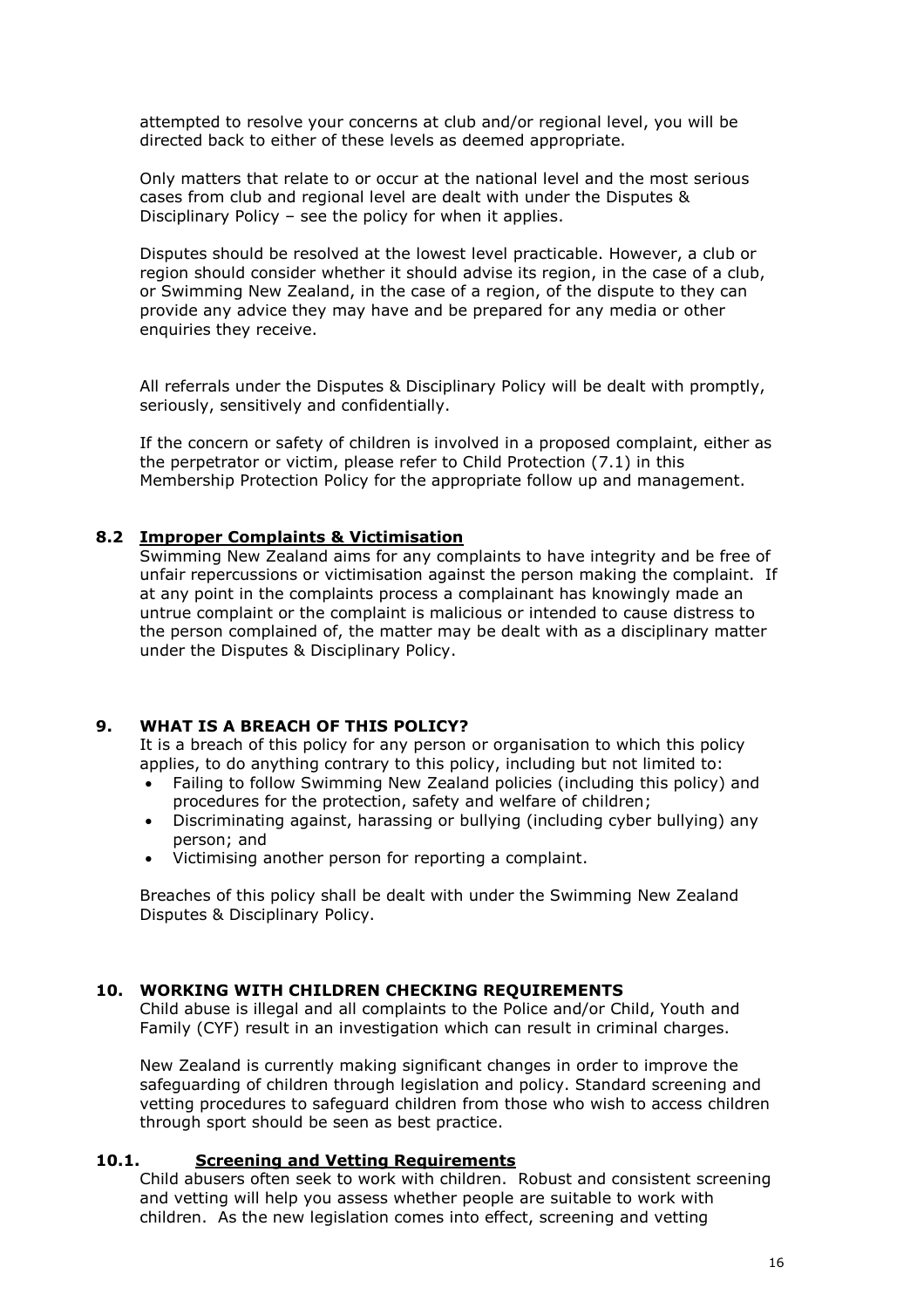processes will become mandatory for government funded contractors working with children. Therefore, this is not just a Swimming New Zealand requirement; it may be a legal requirement.

The following outlines the Screening and Vetting processes for Paid or unpaid employment of coaches and, the appointment of team managers for away meets. Swimming New Zealand, Regional Associations and Member Clubs are required to:

- Carry out an Identity Verification this is where proof is required for people to verify who they say they are, including previous identities;
- Check a person's referees (verbal or written) about his/her suitability for the role;
- If there is any uncertainty as to suitability arising from the checking, check with the Child Protection Advisor if the person is suitable to work with children (they will only be allowed to provide a 'yes' or 'no' as they are bound by Privacy Laws in regards to discussing further detail);
- Obtain a signed consent form from the applicant for a check of Justice records.
- Undertake the check of Justice records;
- Make an assessment as to whether the person may be unsuitable to work with people under the age of 18 years if the person doesn't agree to a records check after explaining why it is a requirement of our policy. If unsatisfied, do not appoint them;
- This information should be updated and reassessed every three years;
- Protect the privacy of the person who is checked and maintain confidentiality of any information obtained through the checking process; and
- Return all information or paperwork to the person if they are not appointed.

Those who have conviction(s) for child sex offences or violent crimes against children are not permitted to work with children affiliated to Swimming New Zealand.

*Note: Clubs may be required to provide written assurances to their Regional Association and Swimming New Zealand that they have carried out the Screening and Vetting processes for those acting as coaches or team managers at away meets conducted by Regional Associations or Swimming New Zealand.*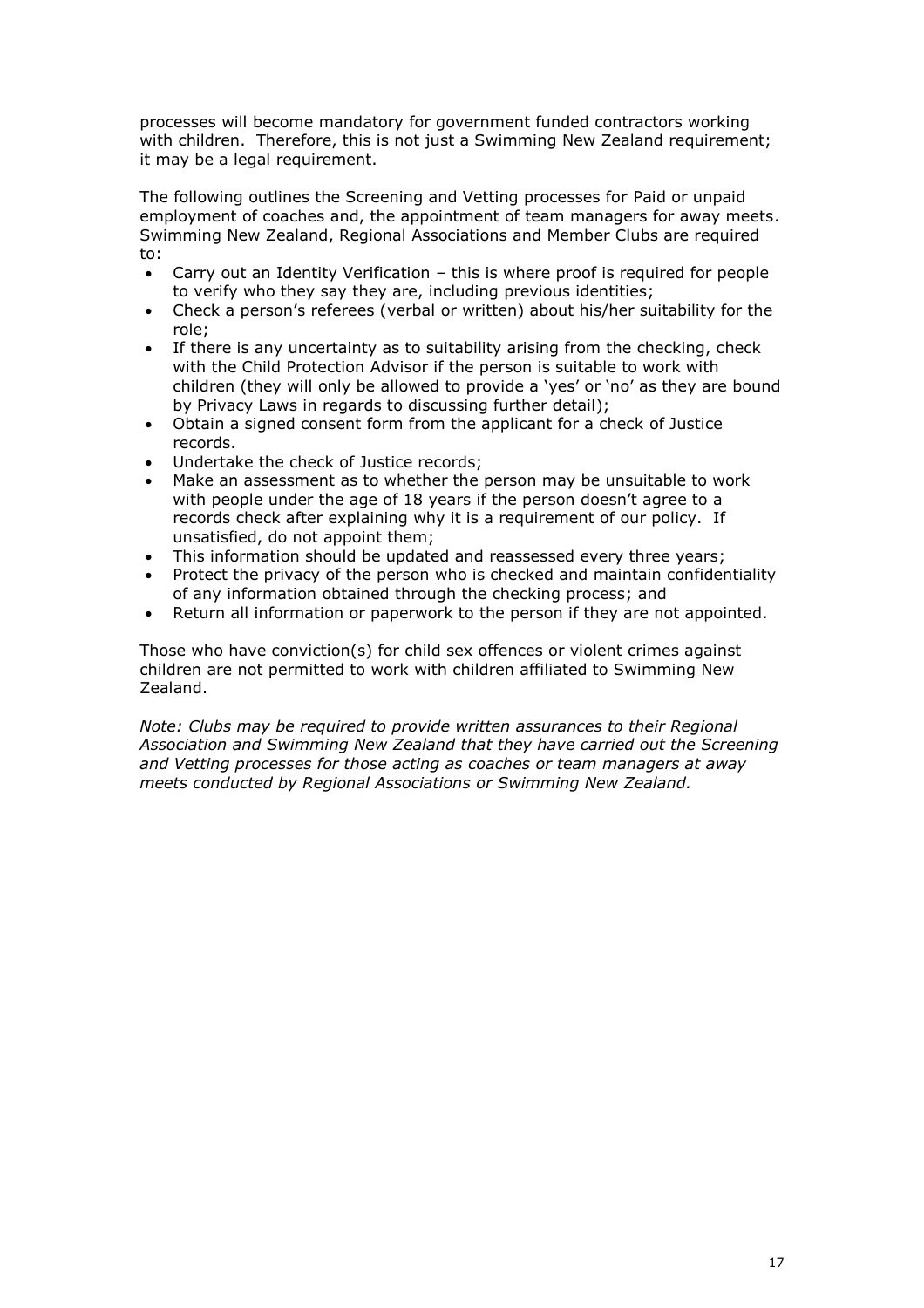## **Appendix A**

## **RECORD OF COMPLAINT**

| Complainant's Name                                                            | Over 18                                                                                                        | $\Box$ Under 18                                                                                                    |                                       | Date Formal<br>Complaint<br>Received:<br>$\frac{1}{2}$                                           |  |
|-------------------------------------------------------------------------------|----------------------------------------------------------------------------------------------------------------|--------------------------------------------------------------------------------------------------------------------|---------------------------------------|--------------------------------------------------------------------------------------------------|--|
| Complainant's Contact<br><b>Details</b>                                       | Phone:<br>Email:<br>Regional Association:<br>Club / Swim School:                                               |                                                                                                                    |                                       |                                                                                                  |  |
| Childs's Contact Details<br>(If Applicable)                                   | Name:<br>Regional Association<br>Club / Swim School / School                                                   |                                                                                                                    |                                       |                                                                                                  |  |
| Complainant's Role /<br><b>Status</b>                                         | □ Administrator (volunteer)<br>□ Athlete<br>Coach/Assistant Coach<br>□ Employee (paid)<br>Official             |                                                                                                                    | <b>D</b> Parent<br>П.<br>$\Box$<br>П. | Spectator<br>Support Personnel<br>Other                                                          |  |
| Name Of Person<br><b>Complained About</b><br>(Respondent)                     | Name:<br>Regional Association:<br>Club / Swim School:<br>Over 18<br>П                                          |                                                                                                                    |                                       | □ Under 18                                                                                       |  |
| Respondent's Role /<br><b>Status</b>                                          | □ Administrator (volunteer)<br>Athlete<br>$\Box$<br>Coach/Assistant Coach<br>Employee (paid)<br>u.<br>Official | D Parent<br>П.<br>П.                                                                                               |                                       | Spectator<br>□ Support Personnel<br>Other                                                        |  |
| Nature Of Notification                                                        | □ Formal                                                                                                       | □ Informal                                                                                                         |                                       |                                                                                                  |  |
| Nature Of Complaint<br>(Category/Basis/Grounds)<br>Can tick more than one box | □ Harassment<br>□ Sexual/sexist<br>□ Sexuality<br>□ Race<br>$\Box$ Religion<br>$\Box$ Pregnancy                | □ Discrimination<br>□ Selection dispute<br>□ Personality clash<br>$\Box$ Bullying<br>□ Disability<br>□ Child Abuse |                                       | □ Unfair decision<br>□ Coaching methods<br>□ Verbal abuse<br>□ Physical abuse<br>□ Victimisation |  |
| Date Of Alleged Incident                                                      |                                                                                                                |                                                                                                                    |                                       |                                                                                                  |  |
| Location Of Alleged<br>Incident                                               | Competition<br>0<br>Training                                                                                   |                                                                                                                    | Ш                                     | Other                                                                                            |  |